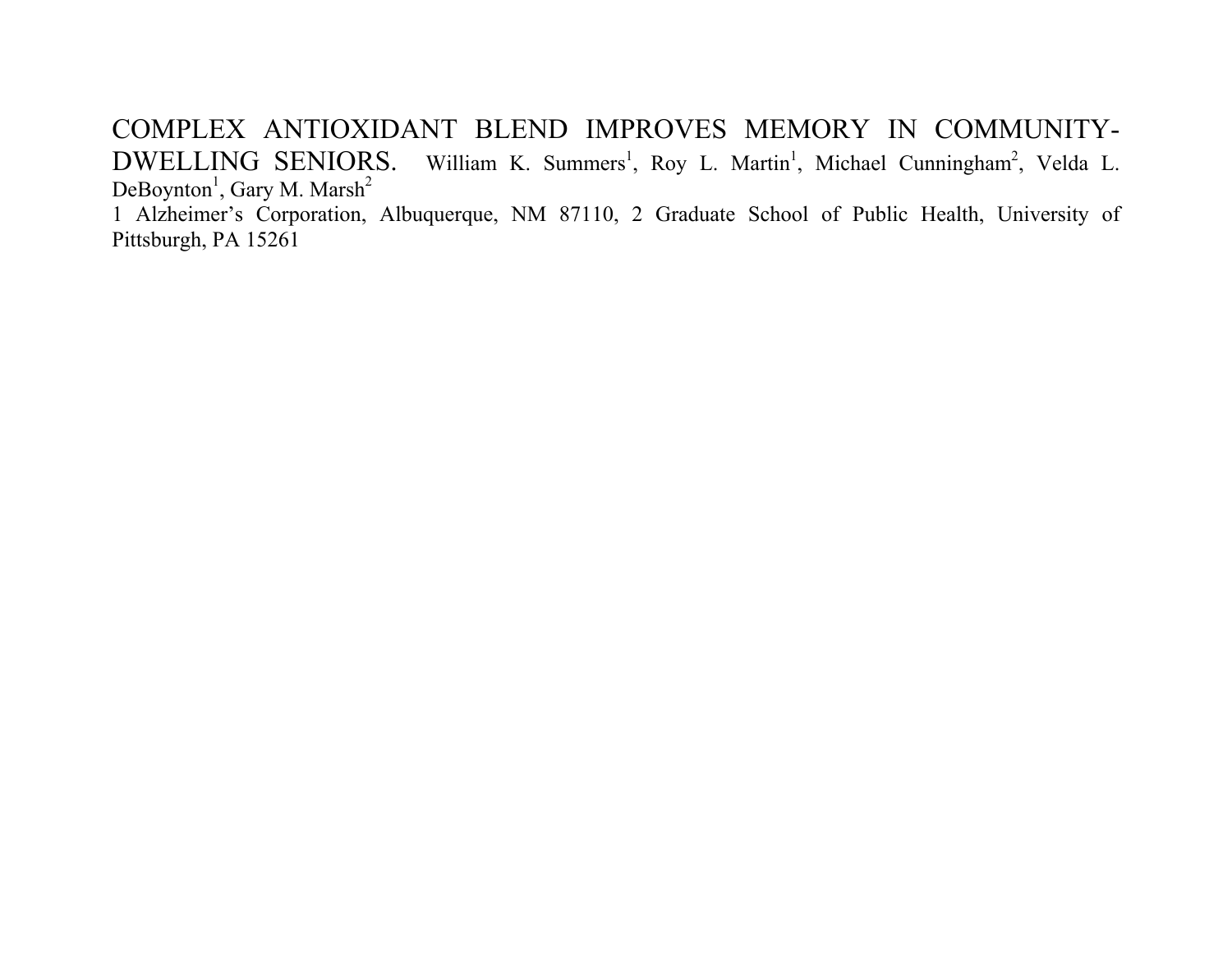### Introduction:

Thirty percent of healthy non-demented community-dwelling elderly have complaints of decline in memory function. Cognitive decline from baseline has been documented in 18.2% of older persons followed over three years. Although memory complaints can predict neuropathologic diseases, most elder memory complaints are not due to neurological disease

Products that improve memory in normal community dwelling elderly are not established. Numerous health supplements and herbal preparations claim memory improvement, but do not offer proof.

This study evaluated the effect on memory capacity of a potent complex antioxidant using non-demented community dwelling seniors over a four month period. The complex antioxidant blend used, contained 34 antioxidants representing five classes of antioxidants

### Methods:

113 subjects were recruited from the general Albuquerque metropolitan area. Minimum exclusion criteria were applied. Subjects were to be non-demented and living independently in the community and between the age of fifty and seventy-five. Memory testing was in English. Subjects had to be English speaking. Exclusion criteria included living in a structured community, such as a nursing home or assisted living. Subjects could not be in a hospice program. Subjects could not be taking coumadin, anti-cancer drugs, antipsychotics, corticosteroids, or anti-dementia drugs. Subjects could not be on a continuous positive airway pressure (CPAP) device or have known obstructive sleep apnea syndrome. The subjects were not paid to participate, nor reimbursed for expenses.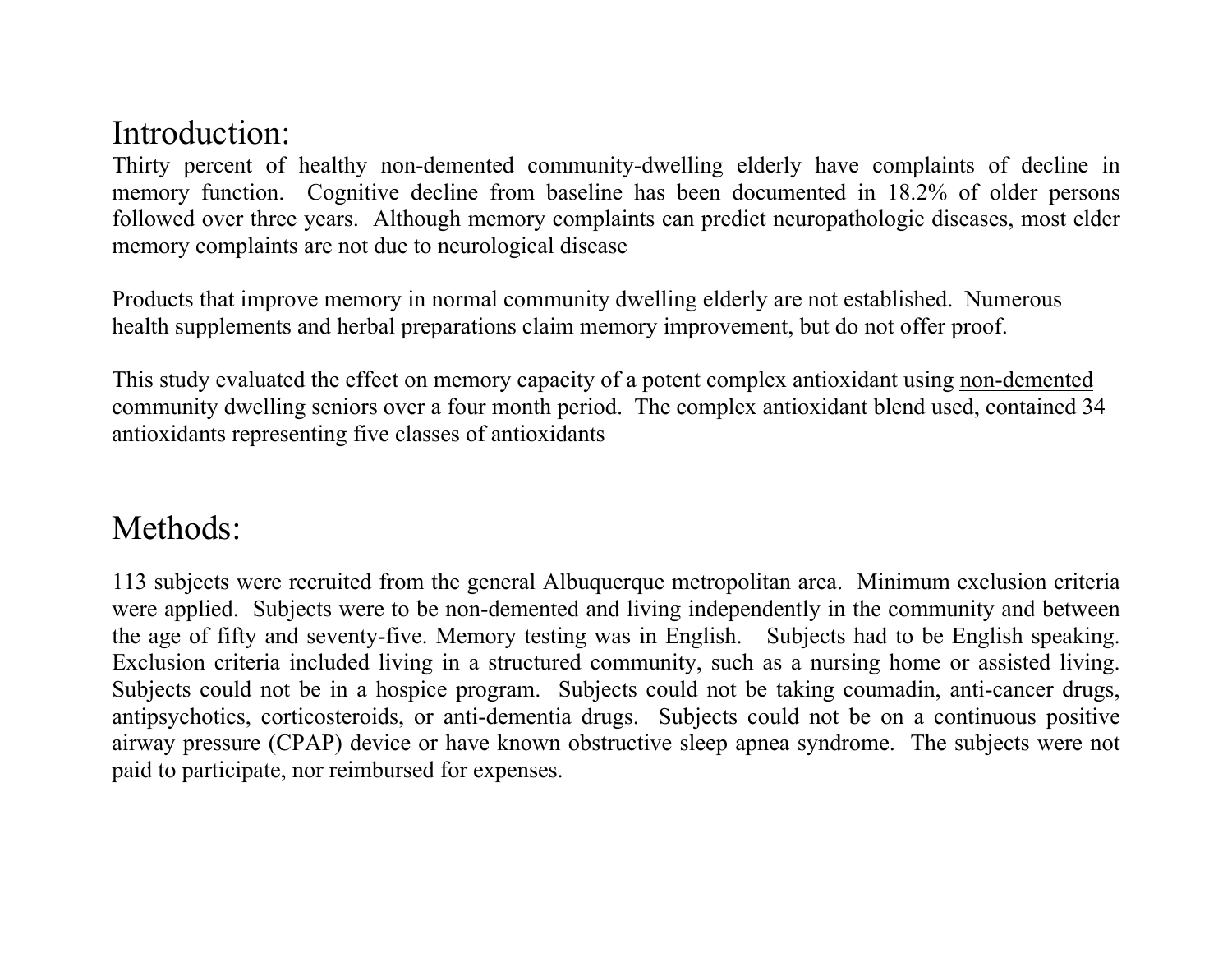The intake interview recorded demographic data, medical history, a complete listing of prescribed medications, over-the-counter medications, and health supplements. Baseline age, height, weight, waist size, gender, and race data were collected. A baseline battery of memory tests was administered. Subjects were randomly assigned to placebo or active treatment group.

The memory test battery included the Mini-Mental Status Examination (MMSE) a 20-word free-recall test  $_{20}$ WRT) of short-term memory, a 50-item Names-Learning paired association test (NLT<sub>50</sub>). These tests were administered in about 30 minutes. The MMSE ruled out presence of dementia. The  $_{20}$ WRT tested immediate recall, putatively testing hippocampal competence. The word list was different with each trial. The  $NLT_{50}$  addresses higher cognitive centers linking frontal lobe, occipital lobe, and hippocampus. The  $NLT_{50}$  putatively views superior temporal lobe function. Each  $NLT_{50}$  used was a different list of associated pairs to eliminate long-term memory effect.

Treatment was randomly assigned to ingest six gels of a 34-component antioxidant blend (Table) or six gels of placebo (lactose and bitter flavor) each day for four months. The subjects were seen at one month and four months after receiving their study drug. Interval medical history was taken and the memory test battery was administered.

A homocysteine sub-study was conducted in the first 50 subjects who volunteered for a blood draw at baseline and the 4-month visit. The serum was stored at -70◦C, then analyzed as a group, Tricore Reference Laboratories, Albuquerque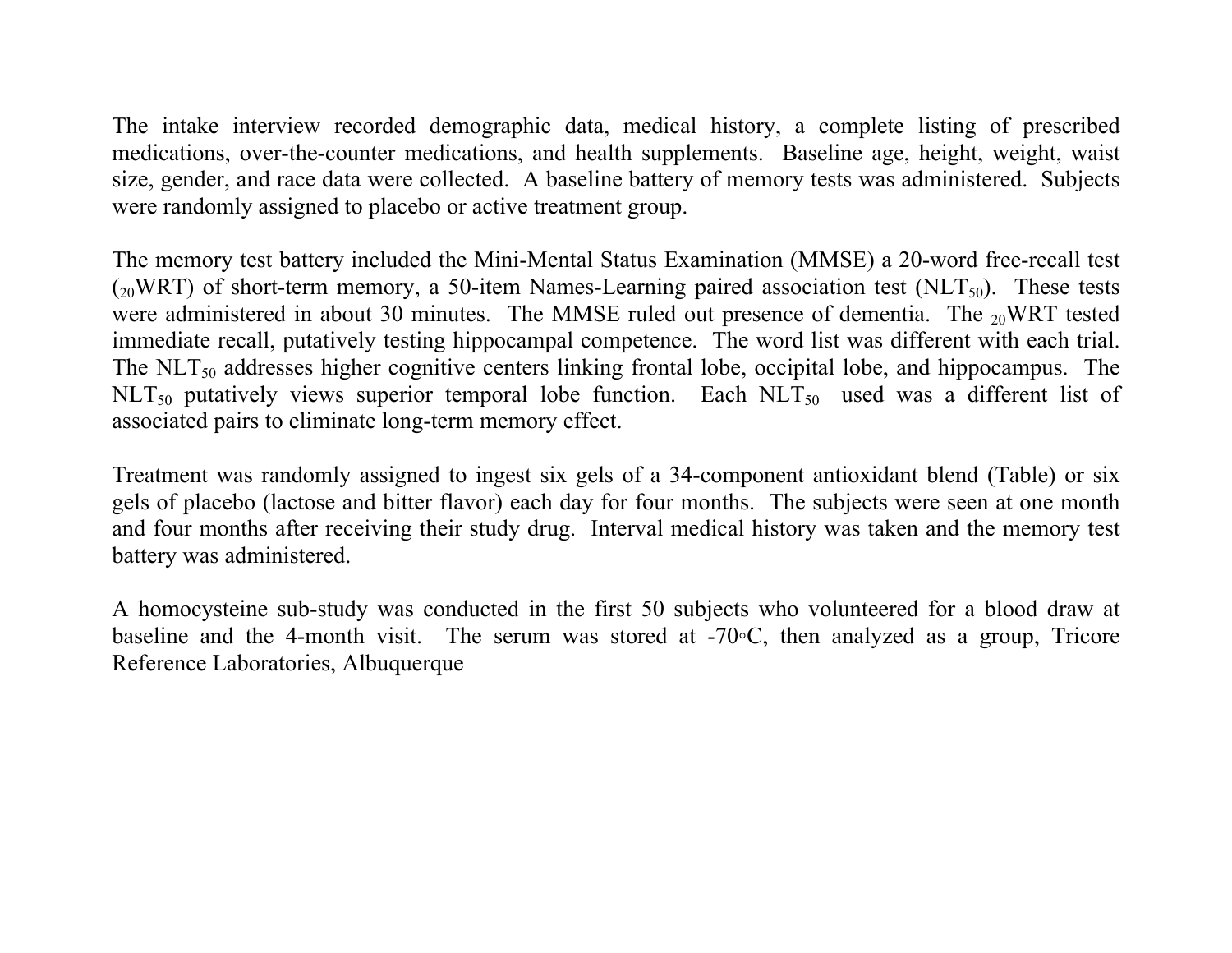# Composition of Complex Antioxidant Blend

| <b>COMPONENT</b>           | <b>Daily Dose</b>   | % Daily Value | <b>Classification</b>  |
|----------------------------|---------------------|---------------|------------------------|
| Alpha lipoic acid          | 90 mg               |               | Lipid antioxidant      |
| d-alpha tocopherol         | 240 IU              | 2,400%        | Vitamin antioxidant    |
| Ascorbic acid              | 300 <sub>mg</sub>   | 500%          | Vitamin antioxidant    |
| A vitamin palmitate        | 4,500 IU            | 450%          | Vitamin antioxidant    |
| <b>Beta</b> carotene       | 9,000 IU            | 900%          | Vitamin antioxidant    |
| Bioflavonoid (lemon)       | 90 mg               |               | Herbal antioxidant     |
| <b>Boron</b> citrate       | $60 \mu g$          |               | Mineral antioxidant    |
| Co-enzyme Q10              | $36 \text{ mg}$     |               | Lipid antioxidant      |
| Copper gluconate           | 75 µg               | 180%          | Mineral antioxidant    |
| <b>DMAE</b>                | 67.5 mg             |               | Lipid antioxidant      |
| Eleutherococcus senticosus | 90 mg               |               | Herbal antioxidant     |
| Folic acid                 | 720 µg              | 180%          | Vitamin antioxidant    |
| Gingko biloba              | 90 mg               |               | Herbal antioxidant     |
| Ginseng (10% ginsenosides) | 90 <sub>mg</sub>    |               | Herbal antioxidant     |
| l-glutathione              | 120 mg              |               | Amino acid antioxidant |
| Gotu kola                  | 120 mg              |               | Herbal antioxidant     |
| Grape seed extract         | 210 mg              |               | Herbal antioxidant     |
| $l$ -lysine                | 180 mg              |               | Amino acid antioxidant |
| Magnesium citrate          | 48 mg               | 14%           | Mineral antioxidant    |
| Manganese citrate          | 3 <sub>mg</sub>     | 67%           | Mineral antioxidant    |
| l-methionine               | $\overline{180}$ mg |               | Amino acid antioxidant |
| Methylcobalamin            | 720 µg              | 3,000%        | Vitamin antioxidant    |
| Nicotinamide               | 24 mg               | 150%          | Vitamin antioxidant    |
| Pantothenate, d-calcium    | $60 \text{ mg}$     | 1,200%        | Vitamin antioxidant    |
| Papain                     | 9 mg                |               | Herbal antioxidant     |
| Phosphatidylcholine        | 480 mg              |               | Lipid antioxidant      |
| Phosphatidylserine         | $30 \text{ mg}$     |               | Lipid antioxidant      |
| <b>Pyridoxine HCl</b>      | 18 mg               | 1,059%        | Vitamin antioxidant    |
| Pyridoxal-5-phosphate      | 3.6 mg              | 212%          | Vitamin antioxidant    |
| Riboflavin-5-phosphate     | 6mg                 | 462%          | Vitamin antioxidant    |
| l-selenomethionine         | $60 \mu g$          | 100%          | Mineral antioxidant    |
| Taurine                    | 90 mg               |               | Amino acid antioxidant |
| Thiamine                   | 24 mg               | 2,000%        | Vitamin antioxidant    |
| Tocotrienols, mixed        | 186 mg              |               | Vitamin antioxidant    |
| Zinc citrate               | 18 <sub>mg</sub>    | 120%          | Mineral antioxidant    |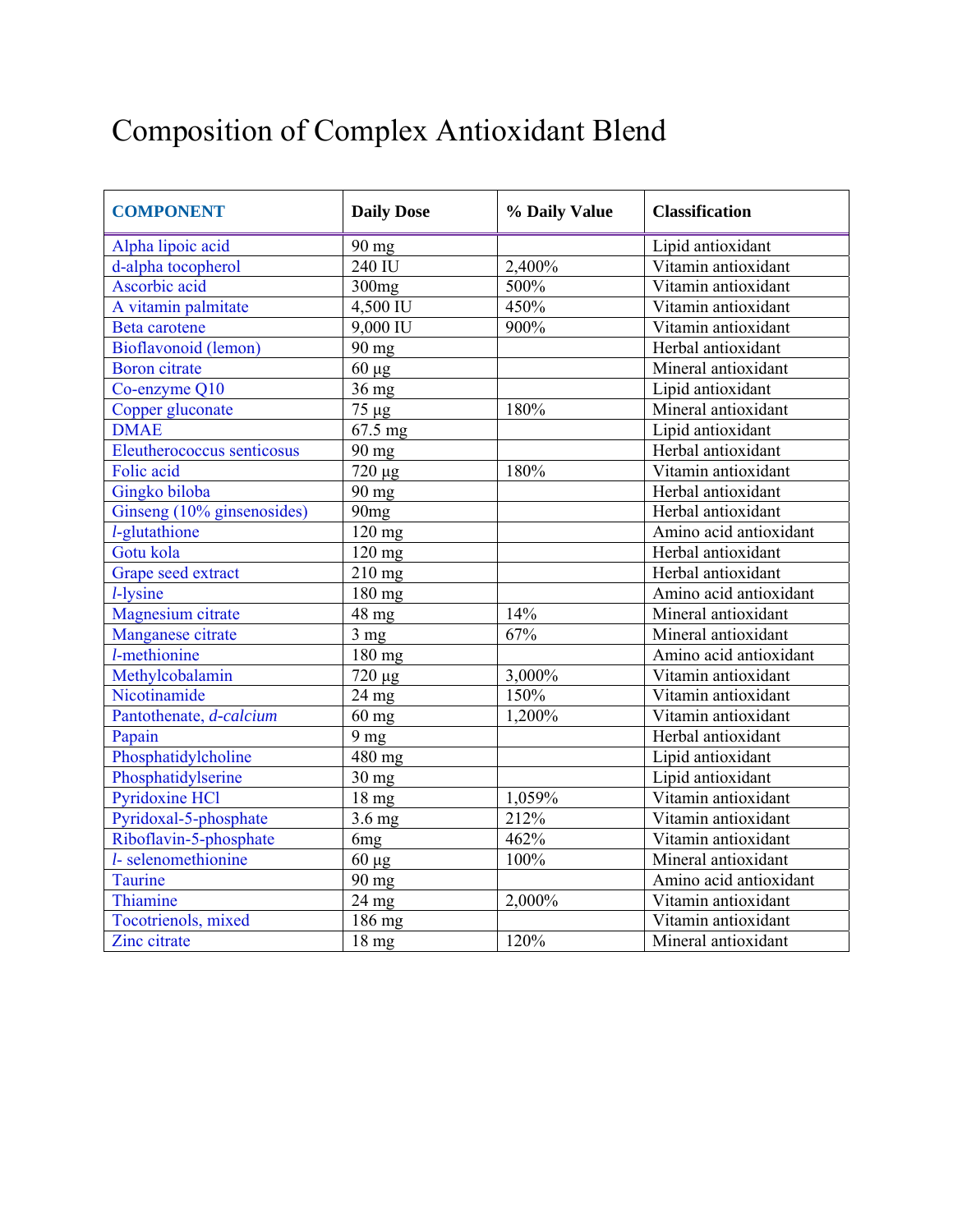|                                       | <b>Placebo</b> |         | <b>Active</b> |         |                       |
|---------------------------------------|----------------|---------|---------------|---------|-----------------------|
| <b>Characteristic</b>                 | $(n=38)$       |         | (n=48)        |         | p-value <sup>a.</sup> |
| Age, mean (SD)                        | 60.0           | (7.0)   | 63.3          | (6.9)   | 0.031                 |
| Height, mean (SD)                     | 65.4           | (5.9)   | 65.5          | (5.8)   | 0.958                 |
| Weight, mean (SD)                     | 166.5          | (29.3)  | 169.3         | (36.8)  | 0.704                 |
| Waist, mean (SD)                      | 37.0           | (4.4)   | $37.5^{b}$    | (4.7)   | 0.658                 |
| Gender, n (%)                         |                |         |               |         |                       |
| Female                                | 24             | (63.2)  | 26            | (54.2)  | 0.401                 |
| Male                                  | 14             | (36.8)  | 22            | (45.8)  |                       |
| Race, n (%)                           |                |         |               |         |                       |
| White                                 | 30             | (79.0)  | 37            | (77.1)  | 0.836                 |
| Nonwhite                              | 8              | (21.0)  | 11            | (22.9)  |                       |
| How participant heard of trial, n (%) |                |         |               |         |                       |
| Ads                                   | 27             | (71.1)  | 32            | (66.7)  | 0.876                 |
| Clinic                                | 4              | (10.5)  | 5             | (10.4)  |                       |
| Word of Mouth                         | 7              | (18.4)  | 11            | (22.9)  |                       |
| Prescription, n (%)                   |                |         |               |         |                       |
| No                                    | 38             | (100.0) | 48            | (100.0) | 1.000                 |
| Yes                                   | 0              | (0.0)   | 0             | (0.0)   |                       |

# Characteristics of Subjects completing 4 months of study.

a. Comparison of placebo to active group (null hypothesis of equality between groups).

Two-sample t test for continuous variables and chi-square test for categorical variables

b. n=47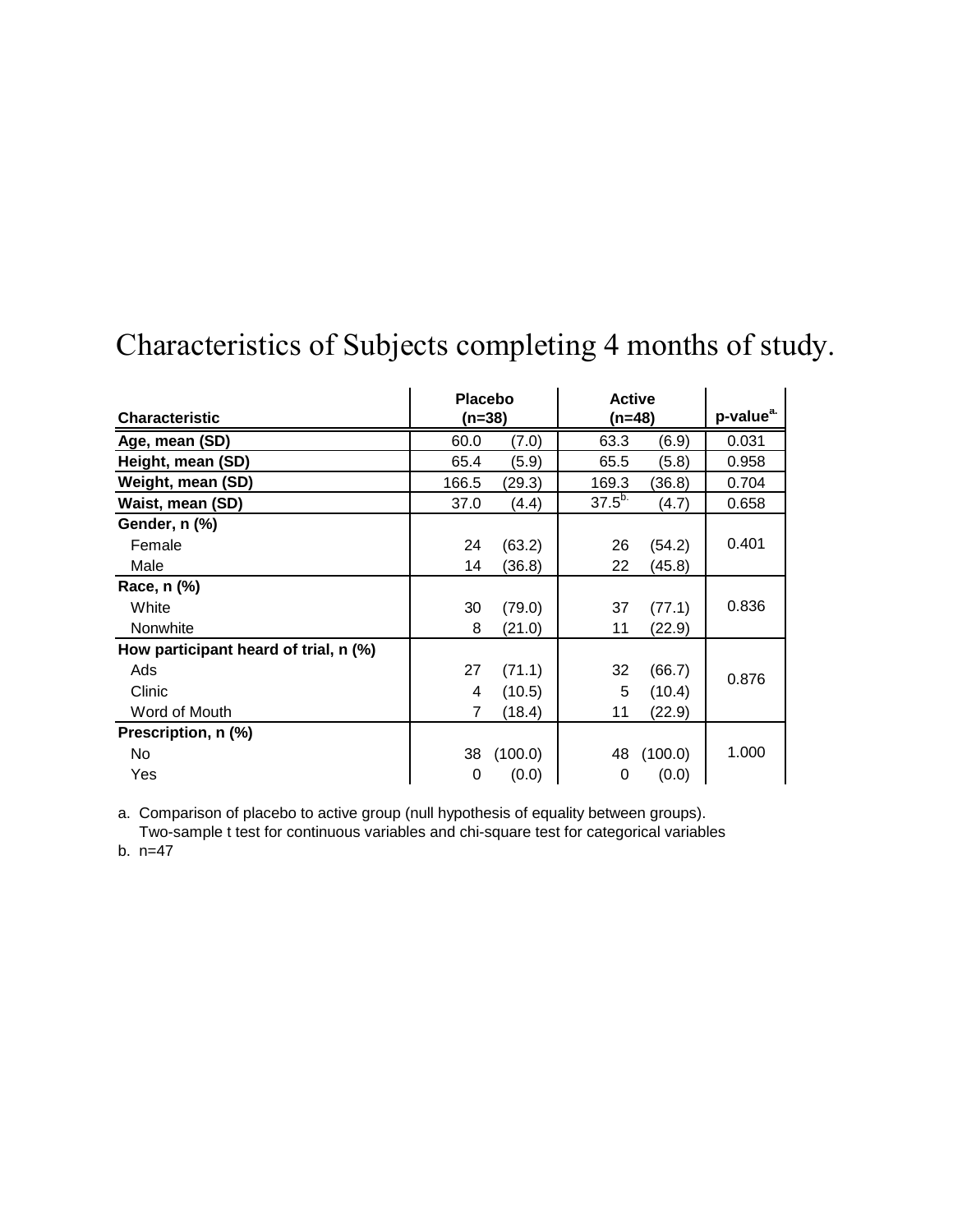



Placebo (-- $\bullet$ --), Active treatment (-- $\bullet$ --) with 95% confidence levels. With adjusted linear regression modeling, p=0.005.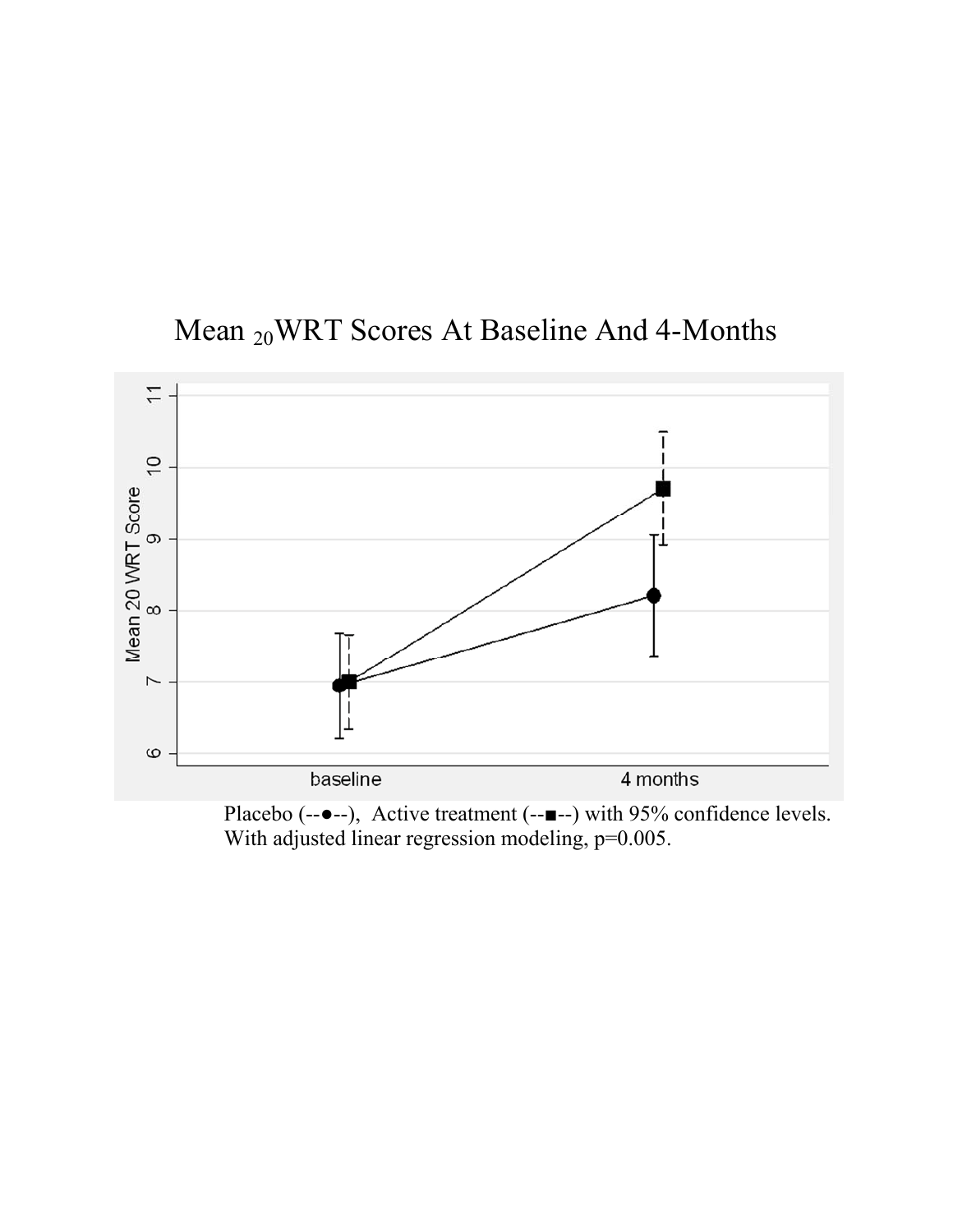



Placebo (--●--) Active treatment (--■--) with 95% confidence levels. Adjusted linear regression modeling gives p=0.015.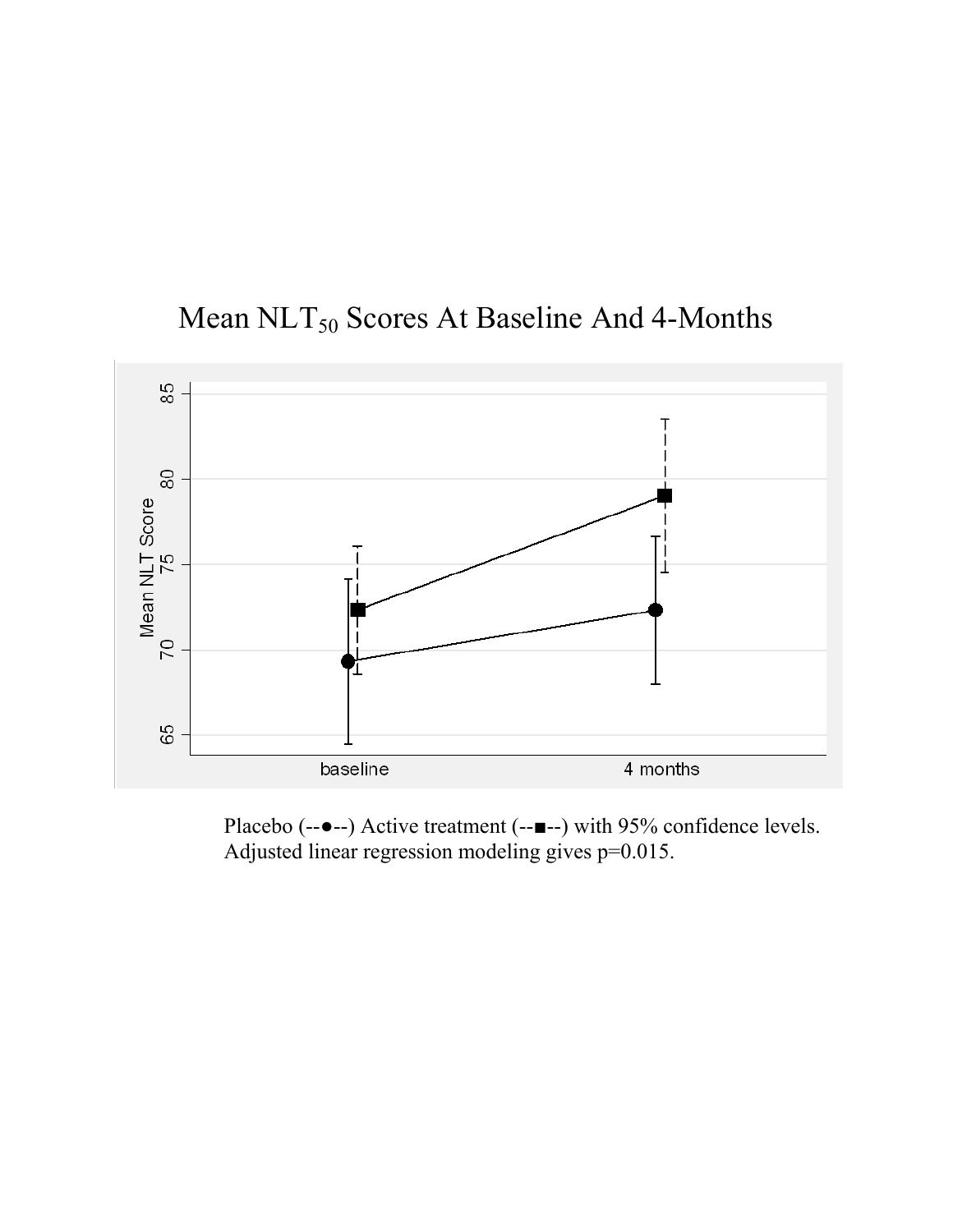# Characteristics of Subjects Completing 4 Months of Homocysteine Sub-study

|                                   | <b>Active</b> |            | <b>Placebo</b> |         |                       |
|-----------------------------------|---------------|------------|----------------|---------|-----------------------|
| <b>Characteristic</b>             | $(n=25)$      |            | $(n=17)$       |         | p-value <sup>a.</sup> |
| Age, mean (SD)                    | 63.9          | (5.7)      | 60.7           | (7.2)   | 0.114                 |
| Height, mean (SD)                 | 65.0          | (6.8)      | 63.9           | (7.6)   | 0.630                 |
| Weight, mean (SD)                 | 178.6         | (36.9)     | 162.1          | (28.3)  | 0.129                 |
| Waist, mean (SD)                  | 38.5          | (5.0)      | 36.1           | (4.2)   | 0.268                 |
| Gender, n (%)                     |               |            |                |         |                       |
| Female                            | 14            | (56.0)     | 11             | (64.7)  | 0.573                 |
| Male                              | 11            | (44.0)     | 6              | (35.3)  |                       |
| Race, n (%)                       |               |            |                |         |                       |
| White                             | 20            | (80.0)     | 15             | (88.2)  | 0.482                 |
| Other                             | 5             | (8.0)      | 2              | (11.8)  |                       |
| How Subject Heard of Trial, n (%) |               |            |                |         |                       |
| Ads                               | 17            | (68.0)     | 14             | (82.4)  | 0.579                 |
| Clinic                            | 3             | (12.0)     | 1              | (5.9)   |                       |
| Word of Mouth                     | 5             | (20.0)     | 2              | (11.8)  |                       |
| Prescription, n (%)               |               |            |                |         |                       |
| No                                |               | 25 (100.0) | 17             | (100.0) | 1.000                 |
| Yes                               | 0             | (0.0)      | 0              | (4.2)   |                       |
| Vitamin Taker, n (%)              |               |            |                |         |                       |
| No.                               | 17            | (68.0)     | 11             | (64.7)  | 0.824                 |
| Yes                               | 8             | (32.0)     | 6              | (35.3)  |                       |

a. Comparison of placebo to active group (null hypothesis of equality between groups). Two-sample t test for continuous variables and chi-square test for categorical variables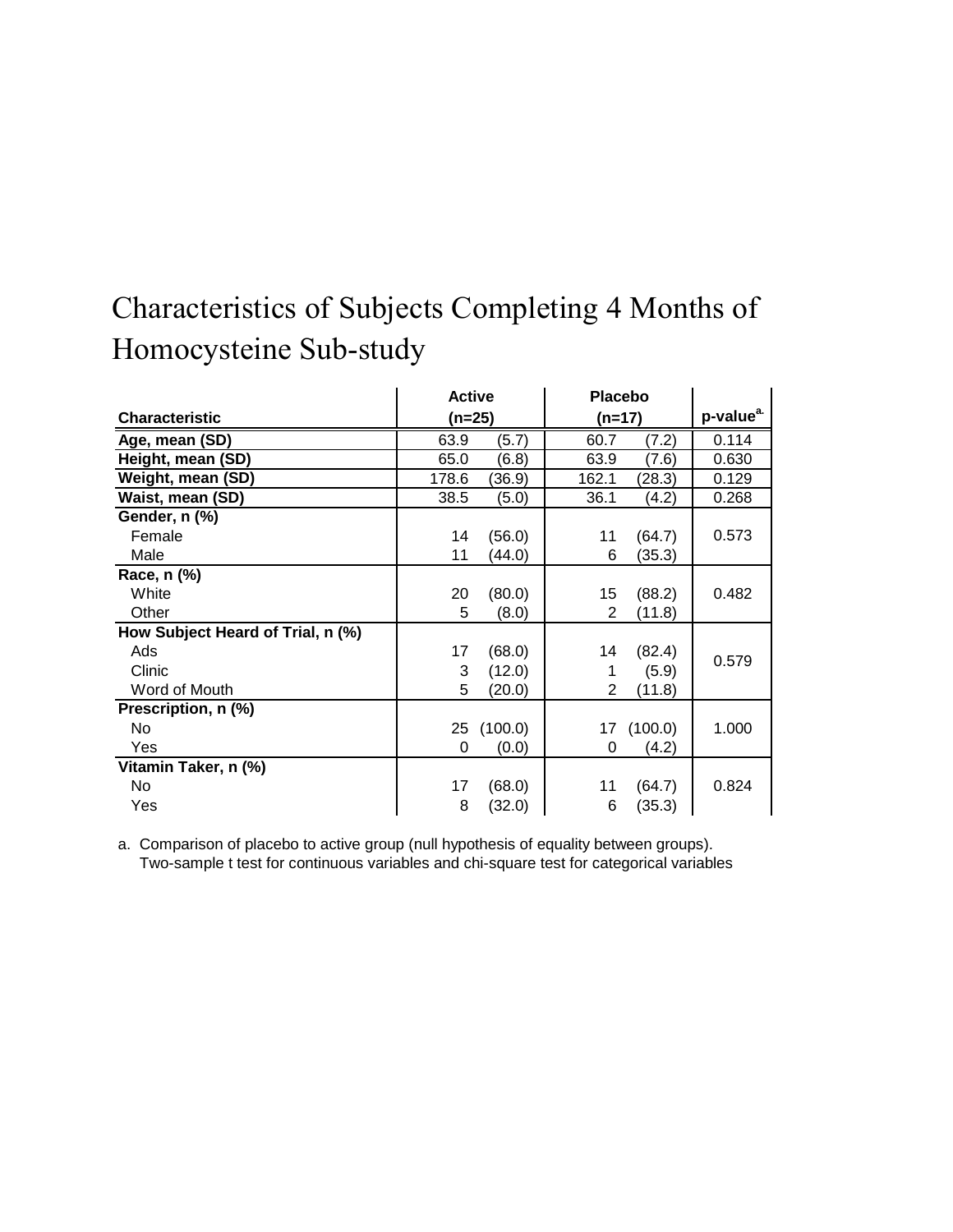#### Folate – Homocysteine Cycle



Homocysteine metabolism: Note the key role of B12 in the folate cycle regenerating homocysteine to methionine, and the role of B6 in converting homocysteine to cystathionine. L-methionine, a precursor to SAM, is another component of the test formulation.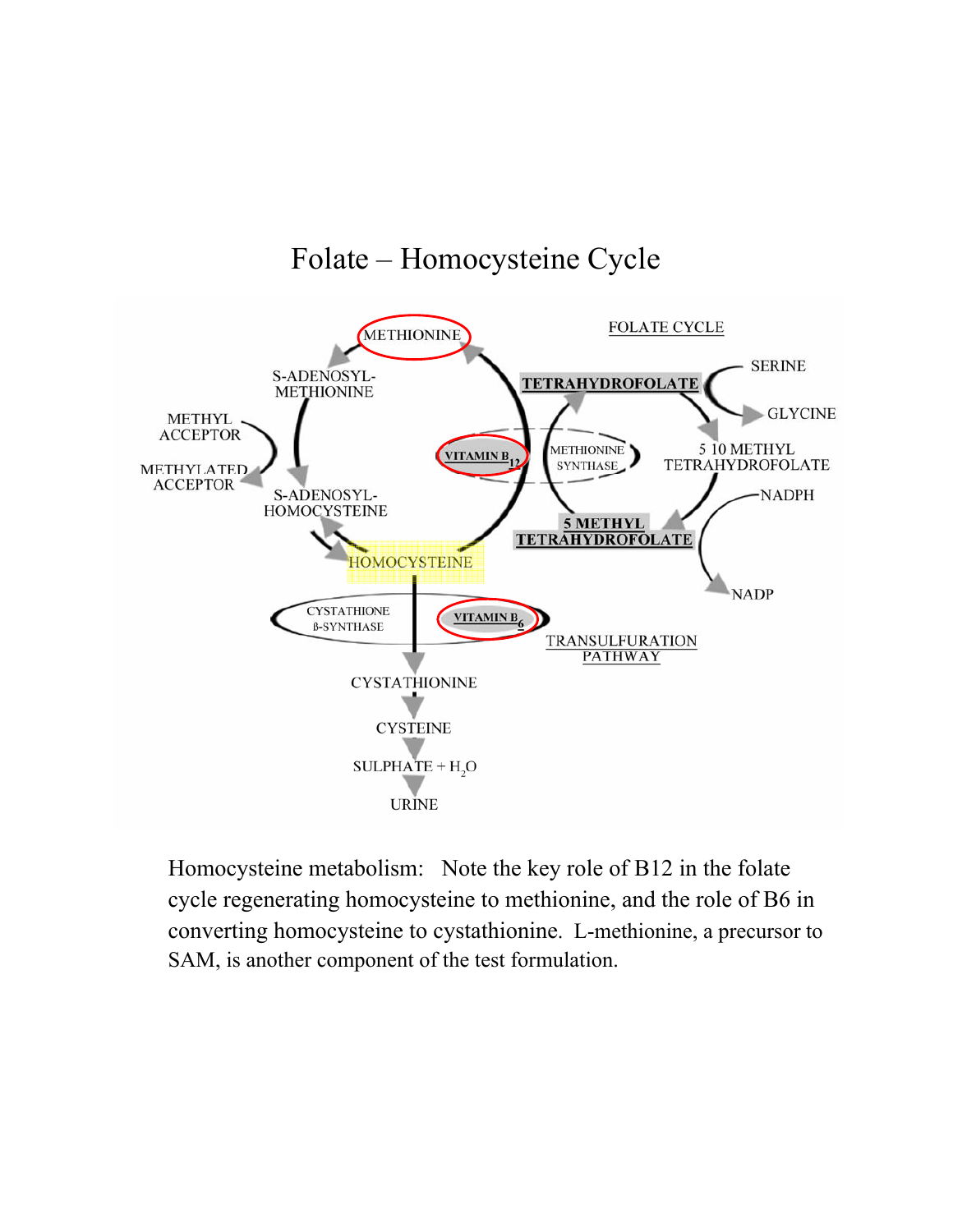## Unadjusted Mean Serum Homocysteine Levels



Homocysteine levels in micromolar/liter. Placebo (--●--) and Active treatment (--■--) with 95% confidence levels. p=0.009.